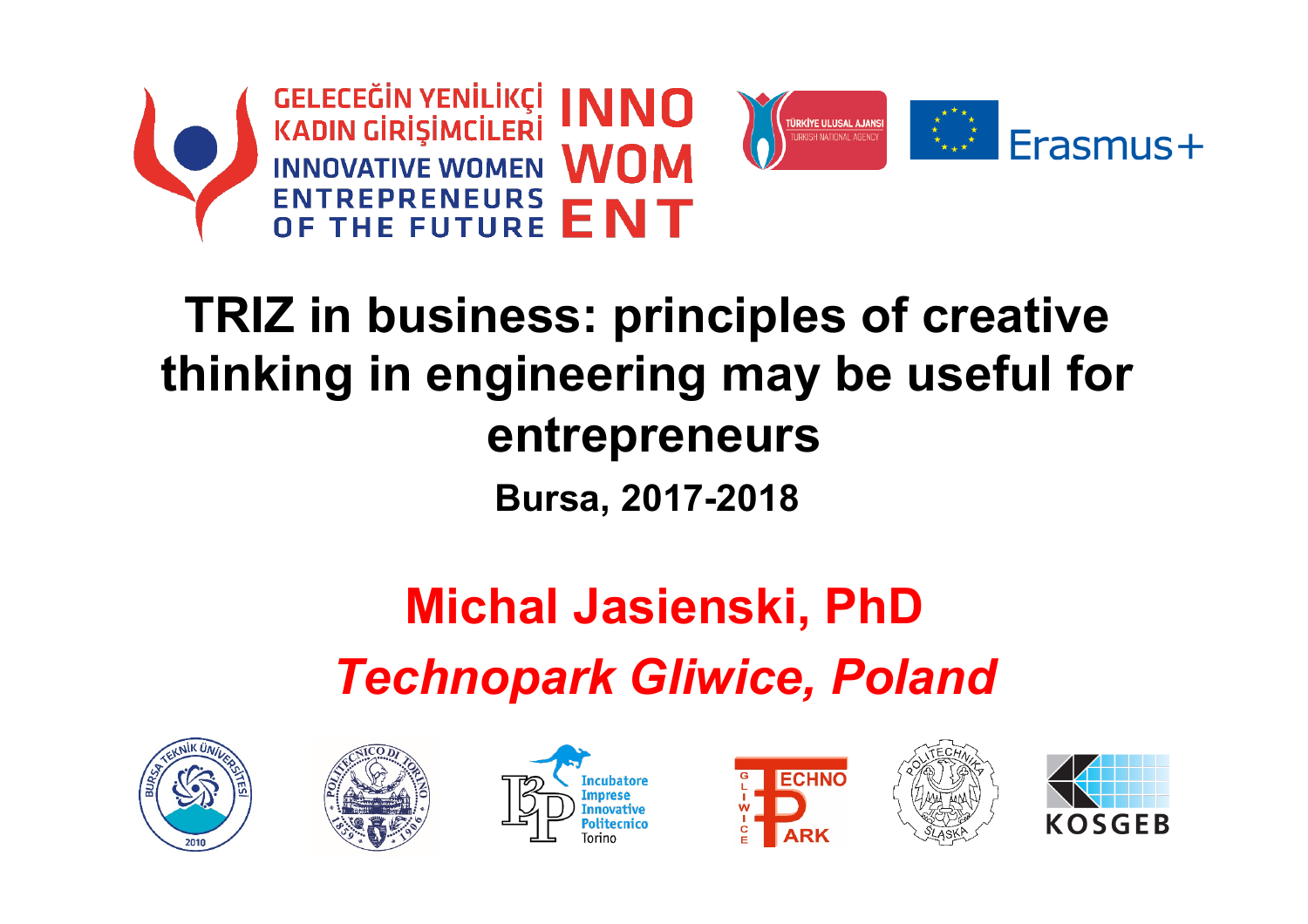# **Теория решения изобретательских задач**

**Genrikh Saulovich Altshuller (1926-1998)**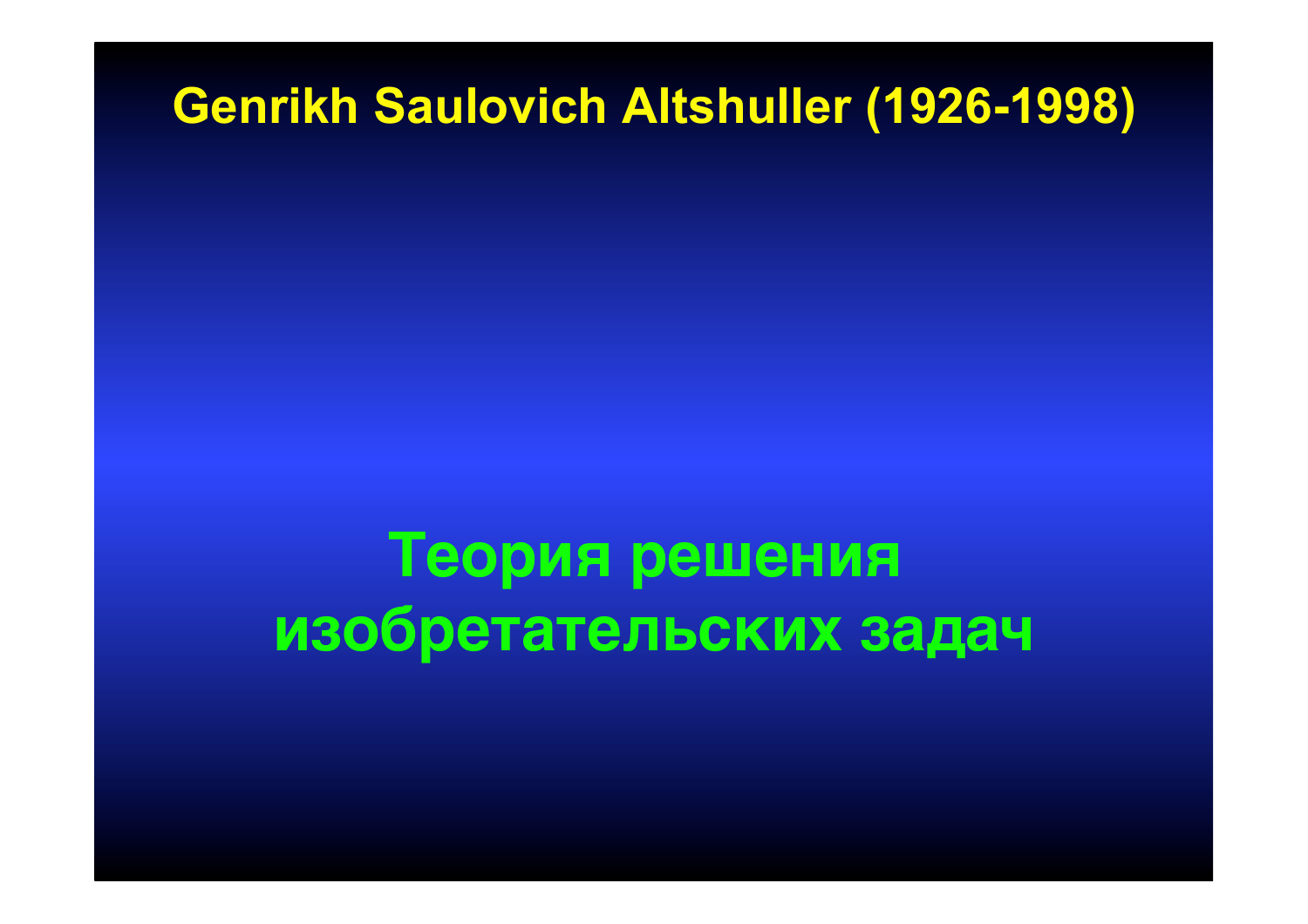# trade-offs: length vs thickness High-Definition Multimedia Interface

- all-digital audio/video interface capable of transmitting uncompressed streams
- "*A reported problem with HDMI is the maximum cable length. As with all cables, signal attenuation becomes too high at a certain length… signal performance degrades above a cable length of about 5 meters.*"
- How to solve the problem?
- increase the thickness of the copper cables = decrease impedance
- use fiber optic cable instead of standard copper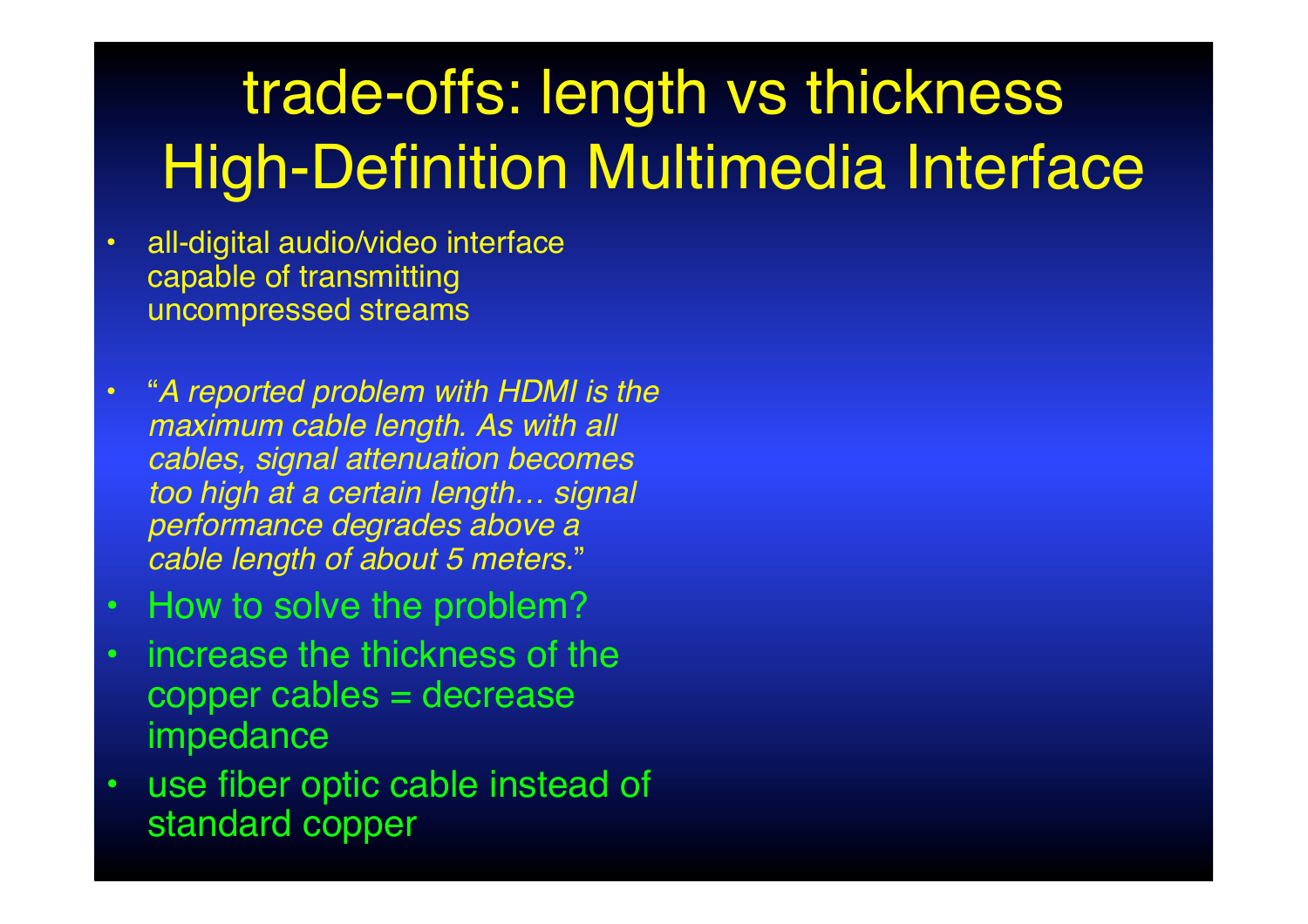# **technical contradiction**

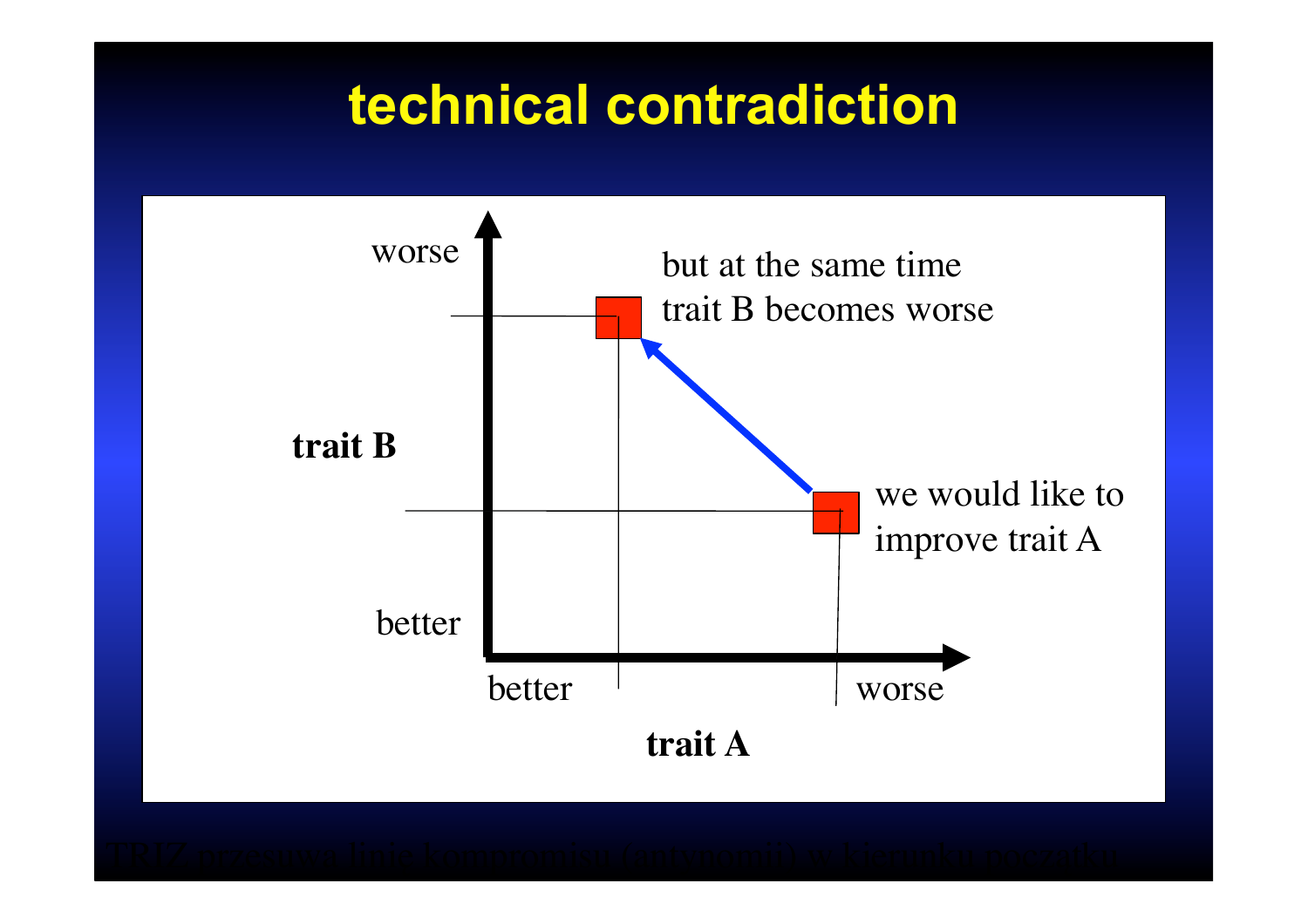## technical contradiction A: resistance to bending, B: weight

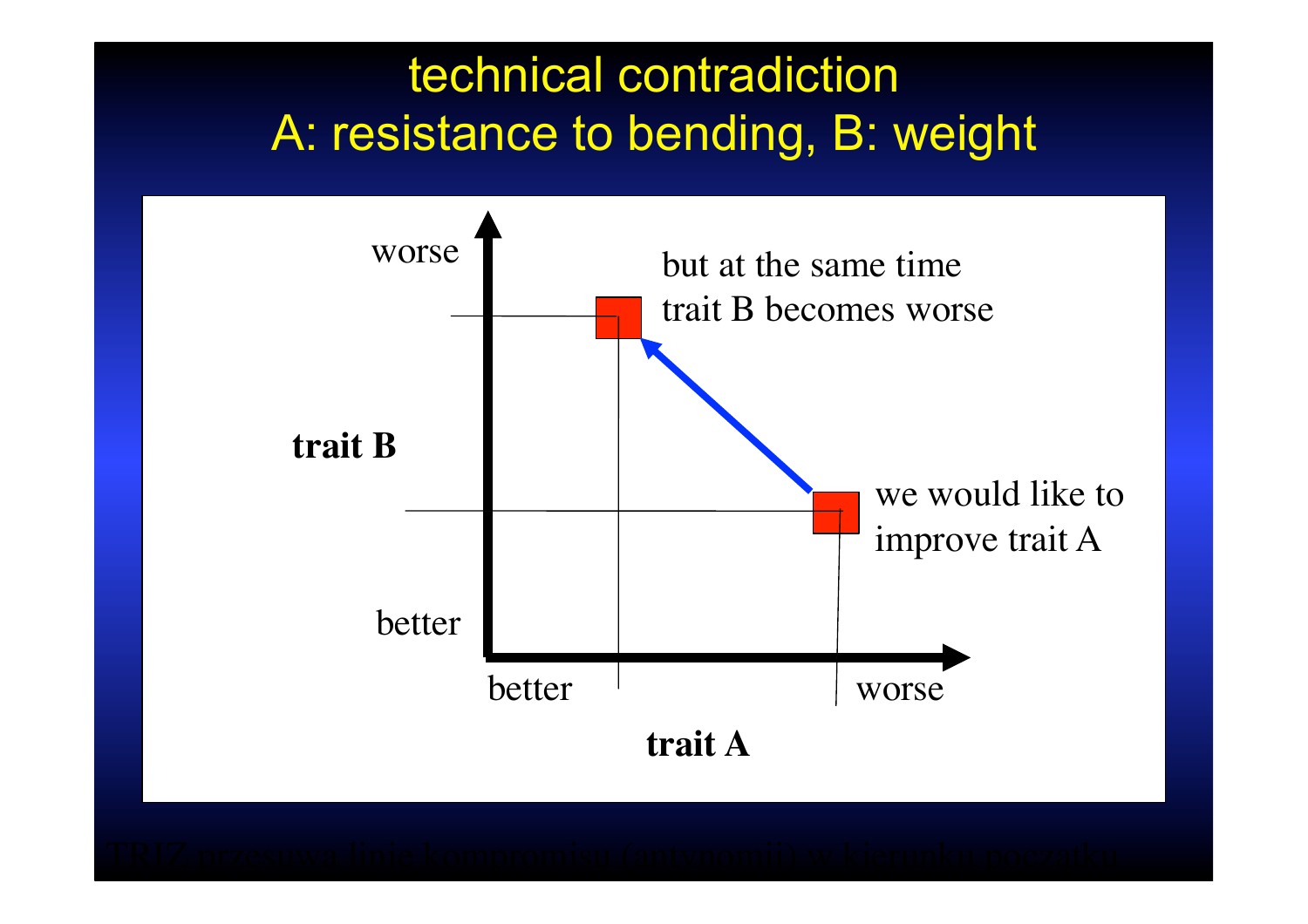# **technical contradiction = trade-off**

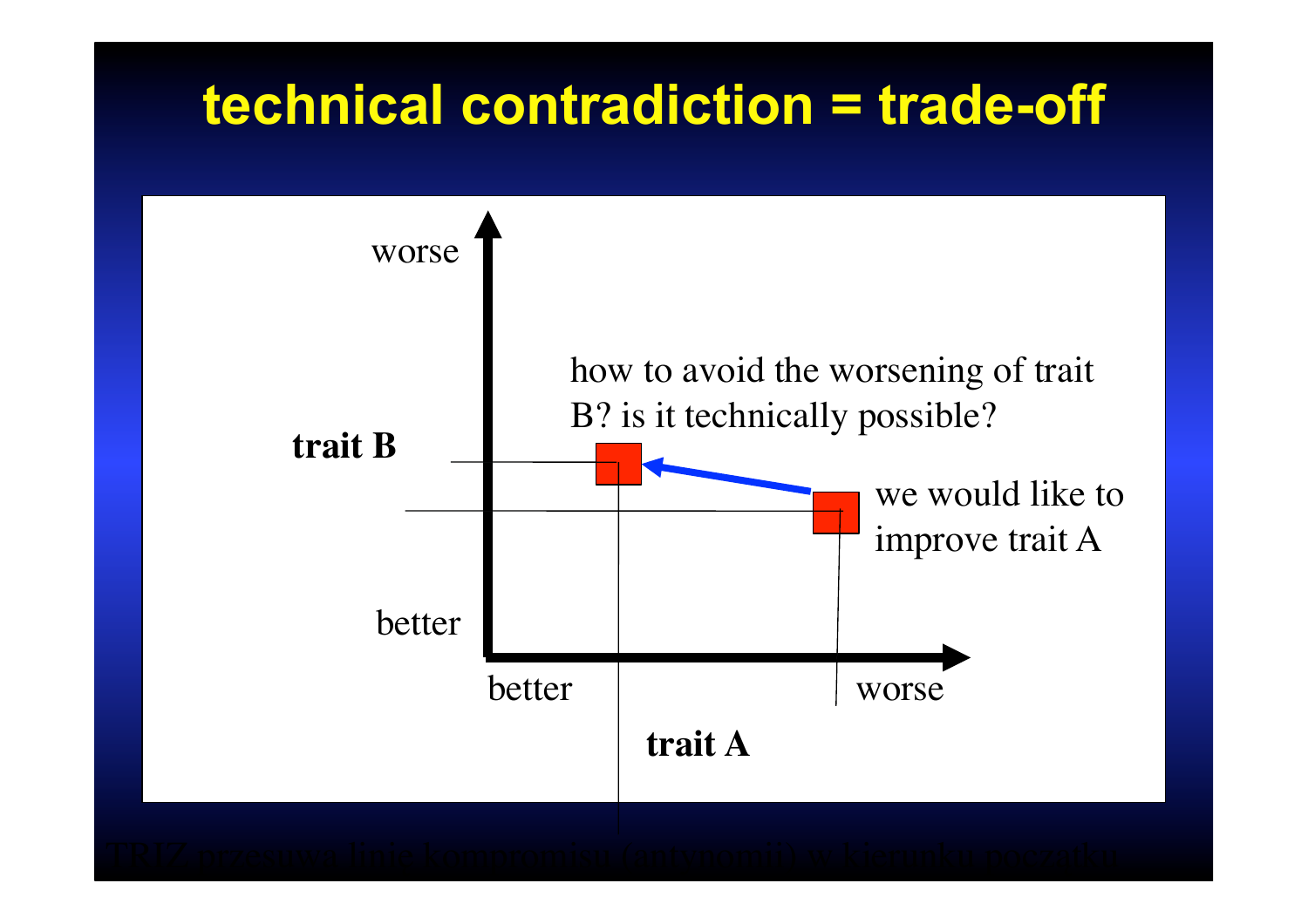# **technical contradiction**

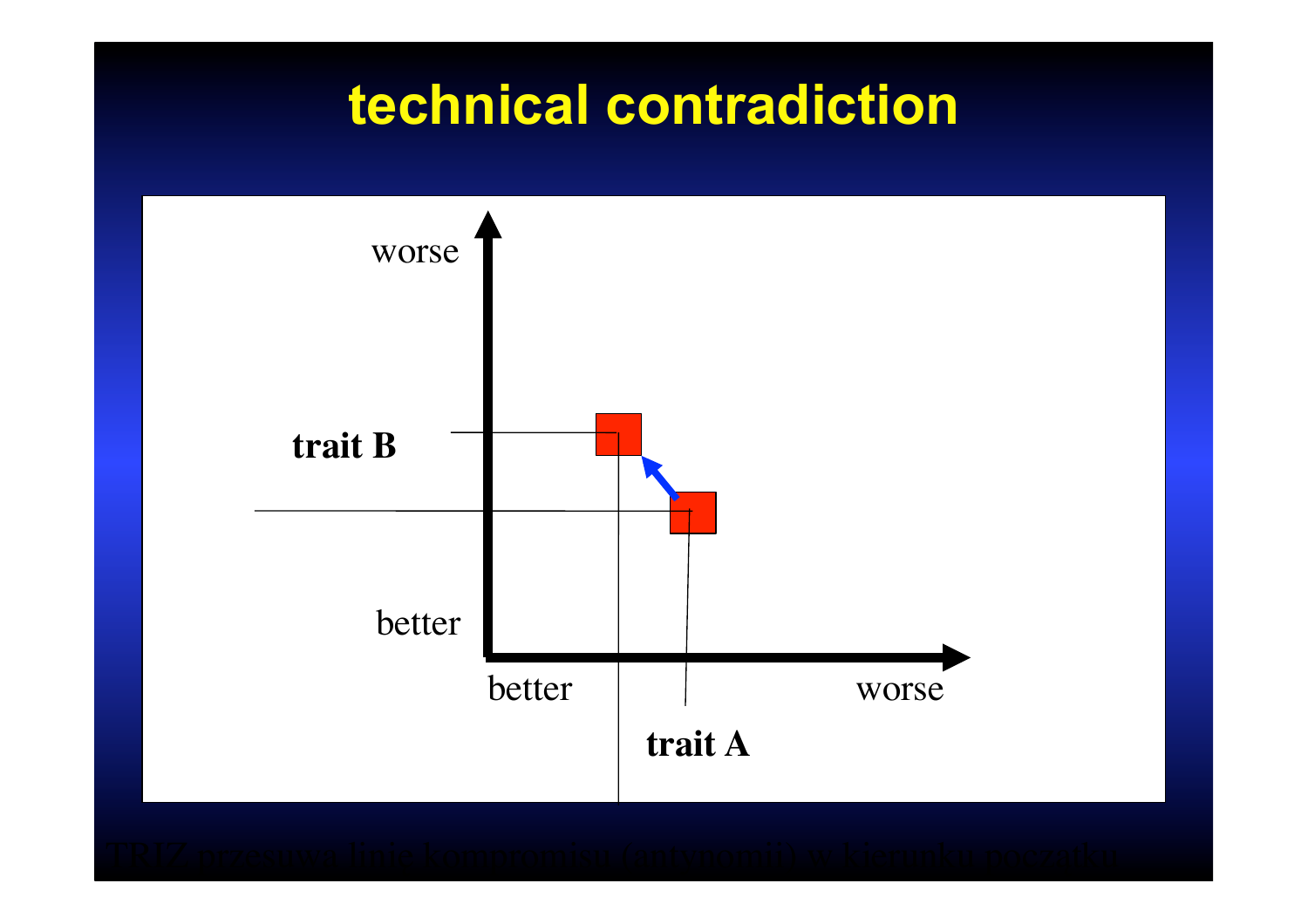# **technical contradiction**

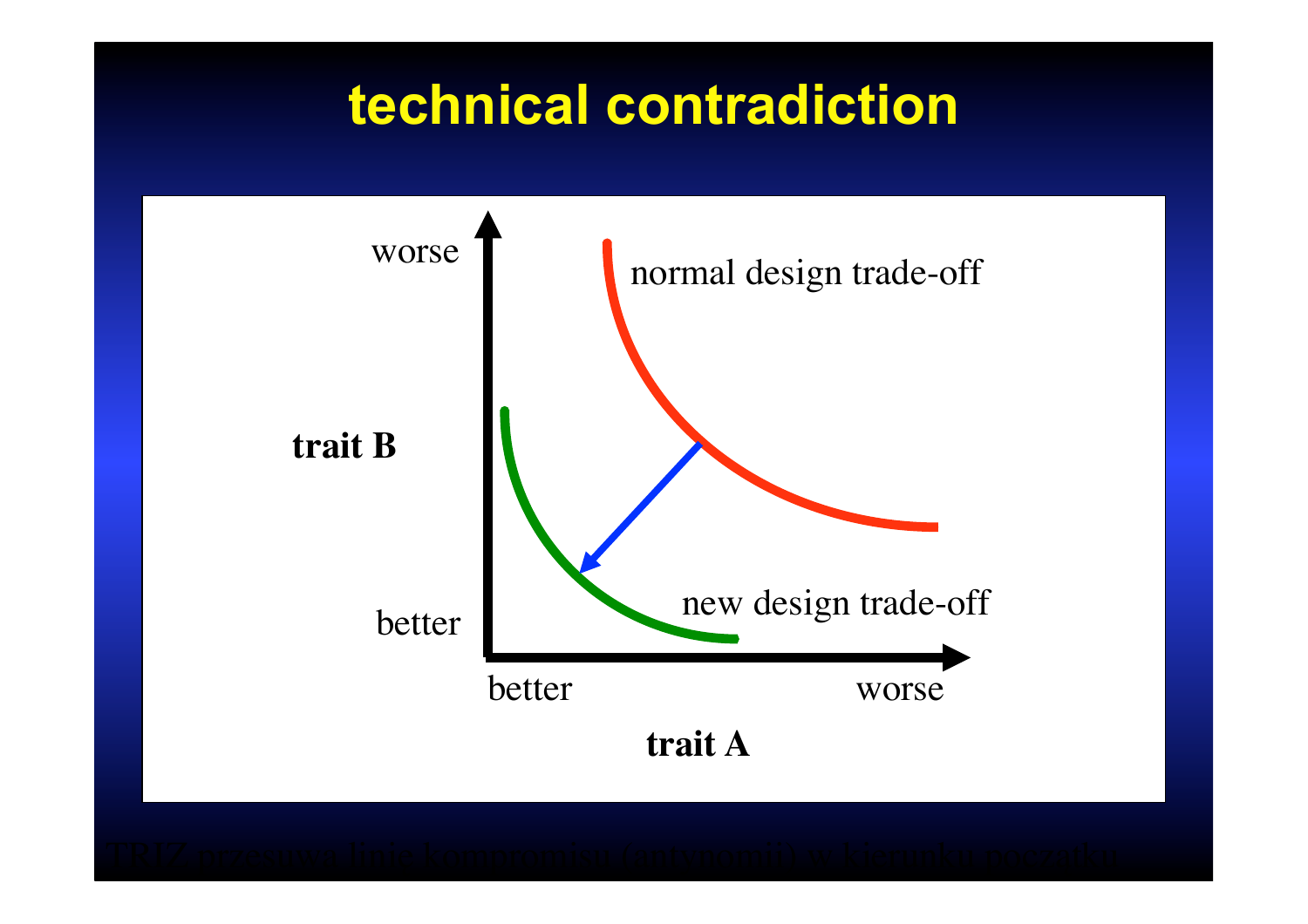# The 39 Engineering Parameters

- 1. Weight of moving object
- 2. Weight of nonmoving object
- 3. Length of moving object
- 4. Length of nonmoving object
- 5. Area of moving object
- 6. Area of nonmoving object
- 7. Volume of moving object
- 8. Volume of nonmoving object
- 9. Speed
- 10. Force
- 11. Tension, pressure
- 12. Shape
- 13. Stability of object
- 14. Strength
- 15. Durability of moving object
- 16. Durability of nonmoving object
- 17. Temperature
- 18. Brightness
- 19. Energy spent by moving object
- 20. Energy spent by nonmoving object
- 21. Power
- 22. Waste of energy
- 23. Waste of substance
- 24. Loss of information
- 25. Waste of time
- 26. Amount of substance
- 27. Reliability
- 28. Accuracy of measurement
- 29. Accuracy of manufacturing
- 30. Harmful factors acting on object
- 31. Harmful side effects
- 32. Manufacturability
- 33. Convenience of use
- 34. Repairability
- 35. Adaptability
- 36. Complexity of device
- 37. Complexity of control
- 38. Level of automation
- 39. Productivity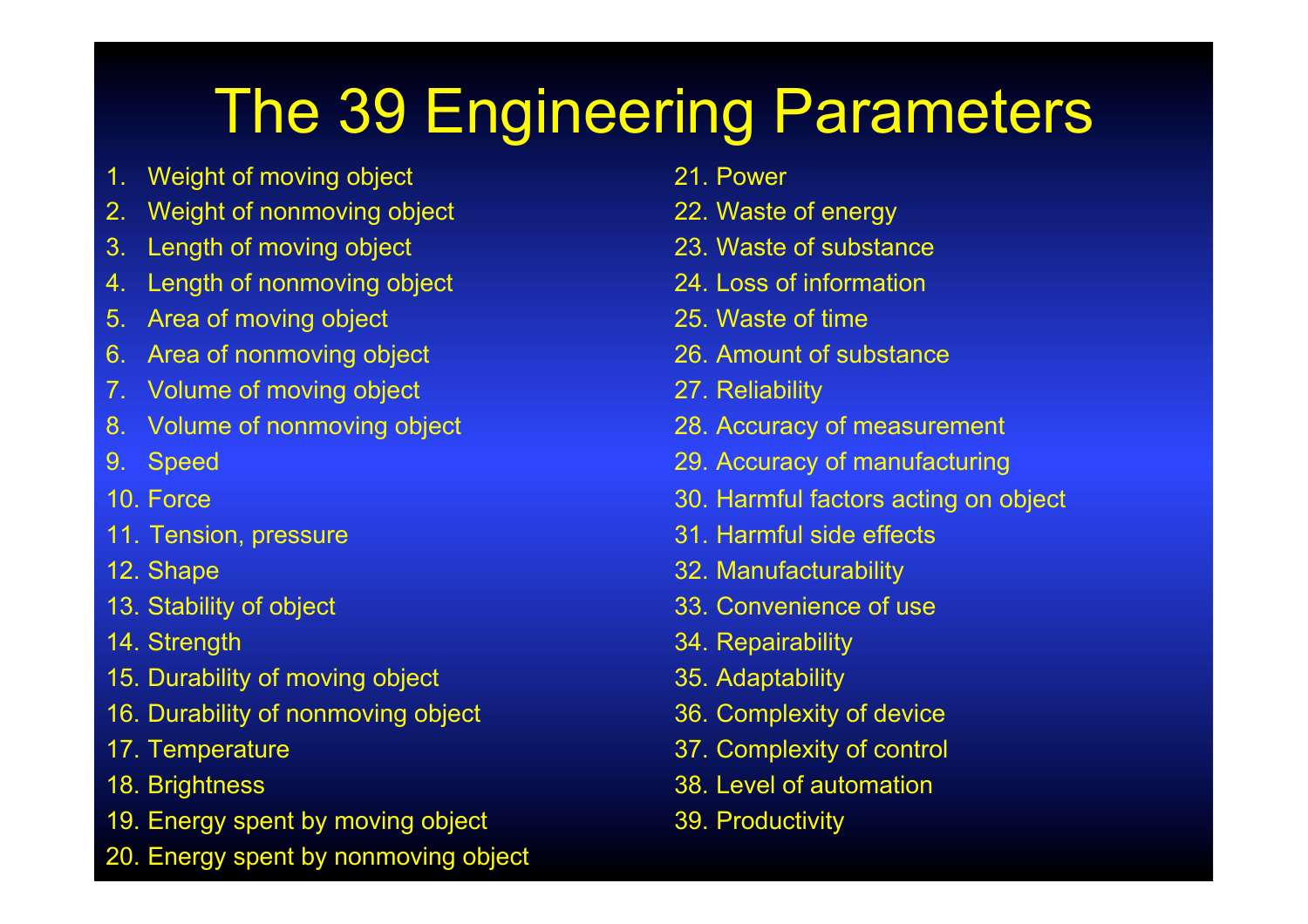

| <b>Undesired</b><br>secondary effect<br><b>Feature to</b> | 1<br><b>Weight of moving</b><br>object | 3<br>Length of moving<br>object | 37<br><b>Complexity of</b><br>control | 38<br>Level of<br>automation | 39<br><b>Productivity</b> |
|-----------------------------------------------------------|----------------------------------------|---------------------------------|---------------------------------------|------------------------------|---------------------------|
| improve                                                   |                                        |                                 |                                       |                              |                           |
| 1<br><b>Weight of moving</b><br>object                    | <b>XXX</b>                             |                                 |                                       |                              |                           |
| $\mathbf 3$<br>Length of moving<br>object                 |                                        | <b>XXX</b>                      |                                       |                              |                           |
| 37<br><b>Complexity of</b><br>control                     |                                        |                                 | <b>XXX</b>                            |                              |                           |
| 38<br>Level of<br>automation                              |                                        |                                 |                                       | <b>XXX</b>                   |                           |
| 39<br><b>Productivity</b>                                 | principles<br>20, 24, 26,<br>34        |                                 |                                       |                              | <b>XXX</b>                |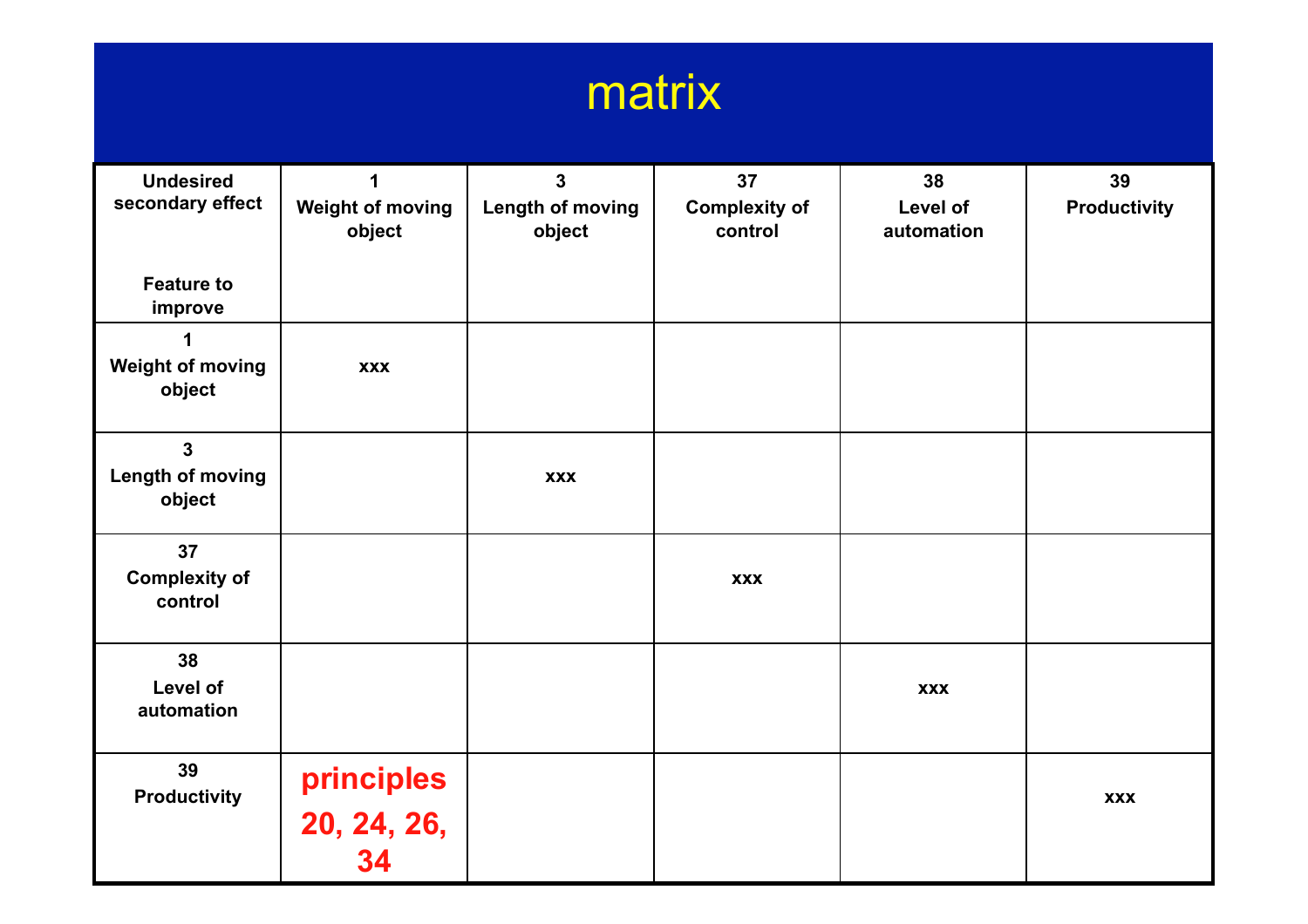# 40 Inventive Principles (TRIZ)

• 1. Segmentation 2. Taking out 3. Local Quality 4. Asymmetry 5. Merging 6. Universality 7. 'Nested doll' 8. Anti-weight 9. Preliminary anti-action 10. Preliminary action 11. Beforehand cushioning 12. Equipotentiality 13. 'The other way around' 14. Spheroidality 15. Dynamics 16. Partial or excessive actions 17. Another dimension 18. Mechanical vibration 19. Periodic action 20. Continuity of useful action

• 21. Skipping 22. 'Blessing in disguise' 23. Feedback 24. 'Intermediary' 25. Self-service 26. Copying 27. Cheap shortliving 28. Mechanics substitution 29. Pneumatics and hydraulics 30. Flexible shells and thin films 31. Porous materials 32. Color changes 33. Homogeneity 34. Discarding and recovering 35. Parameter changes 36. Phase transitions 37. Thermal expansion 38. Strong oxidants 39. Inert atmosphere 40. Composite material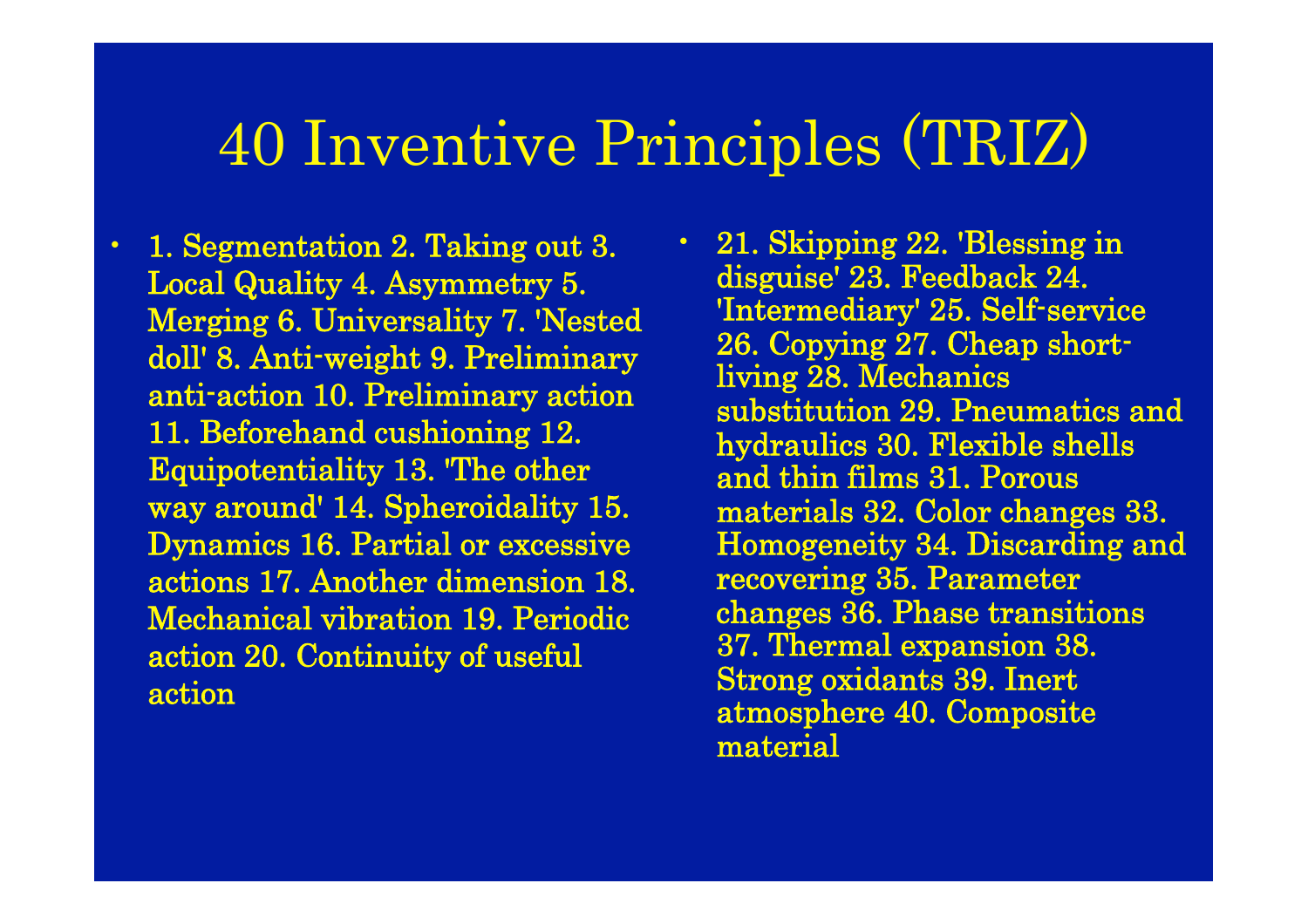# how to use them?

- improvise
- fantasize
- treat them as metaphors of your specific business challenges
- or as useful ideas for your engineering work
- and remember: this is a heuristic method
- it only increases a chance of finding a good solution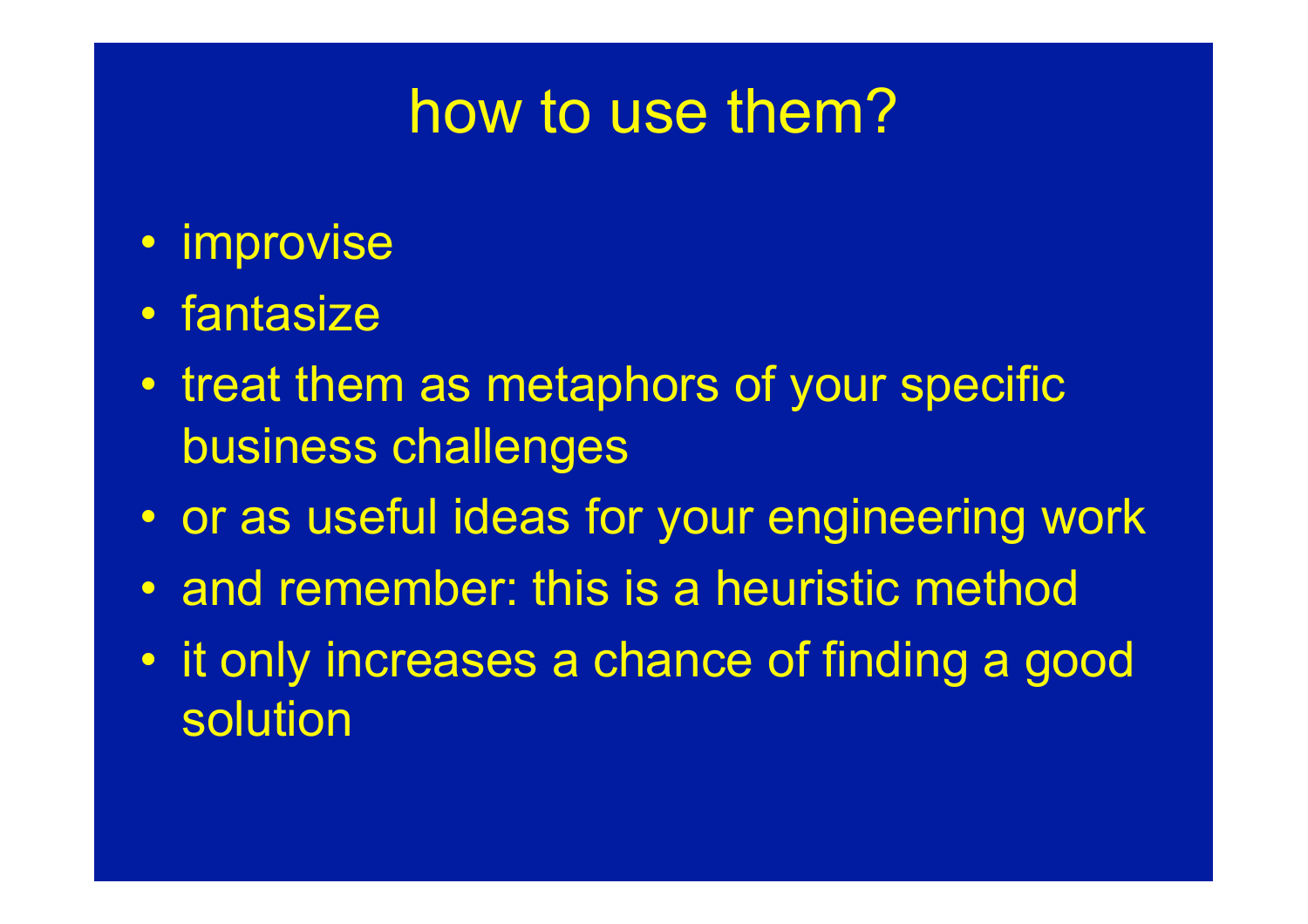# no. 1– Segmentation Divide into modules or make more modular

- Make an object easy to disassemble.
- Modular furniture

- Empowering employees introduces "segmentation" into decision making in the organization
- Divide price into monthly payments
- When the organizational structure is no longer allowing sufficient flexibility, the existing departments or teams should be split into smaller units.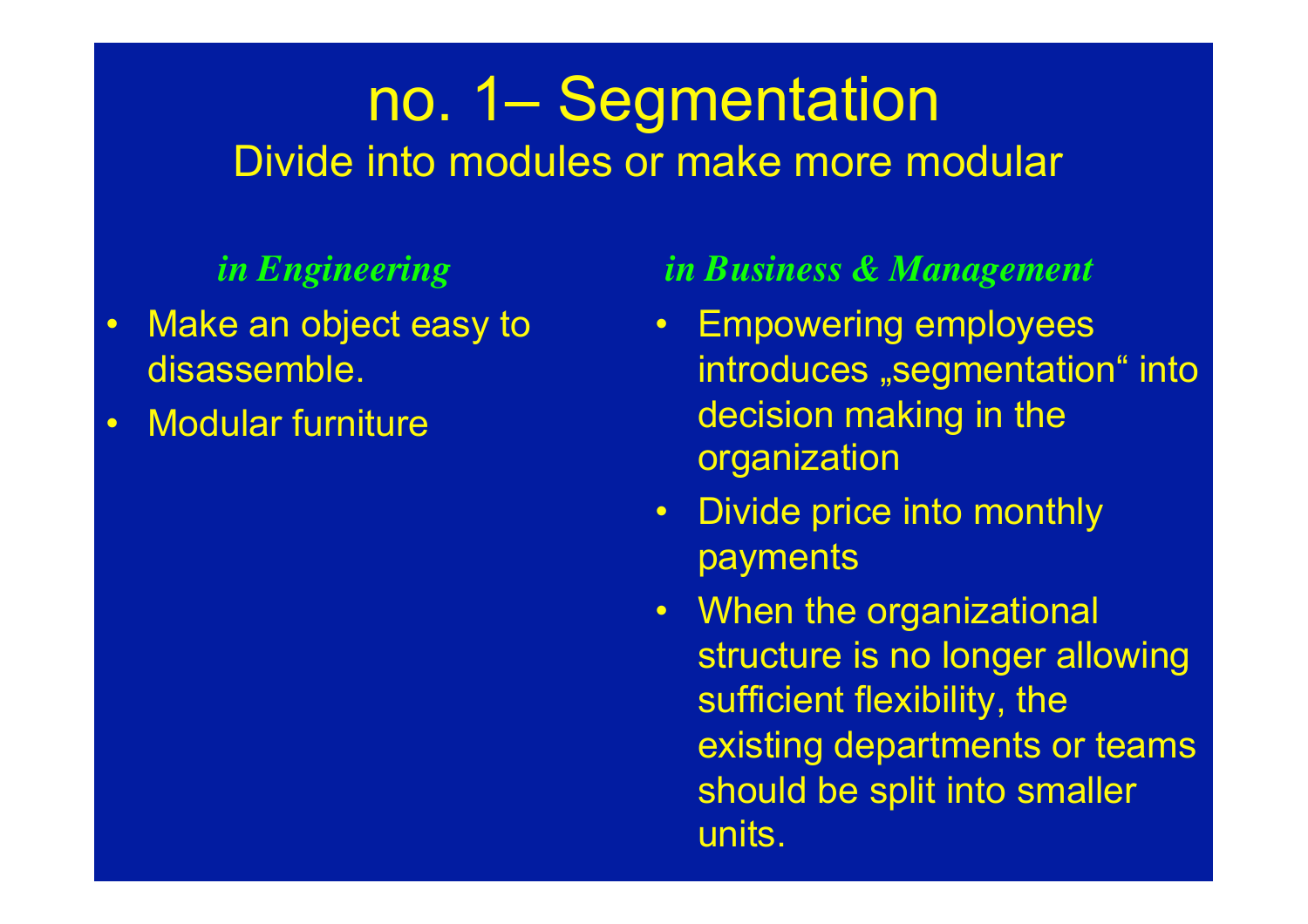# no. 2 – Extraction (Taking out) Extract features or parts that are either essential or cause problems

- Use the sound of a barking dog, without the dog, as a burglar alarm **6**
- Use fiber optics or a light pipe to separate the hot light source from the location where light is needed

- The "home office": extract expensive space to house their physical bodies while they carry out their duties
- Extract distance and separation from relationships by offering customer support 24/7
- Extracting functionalities from hardware to software: "Indigo"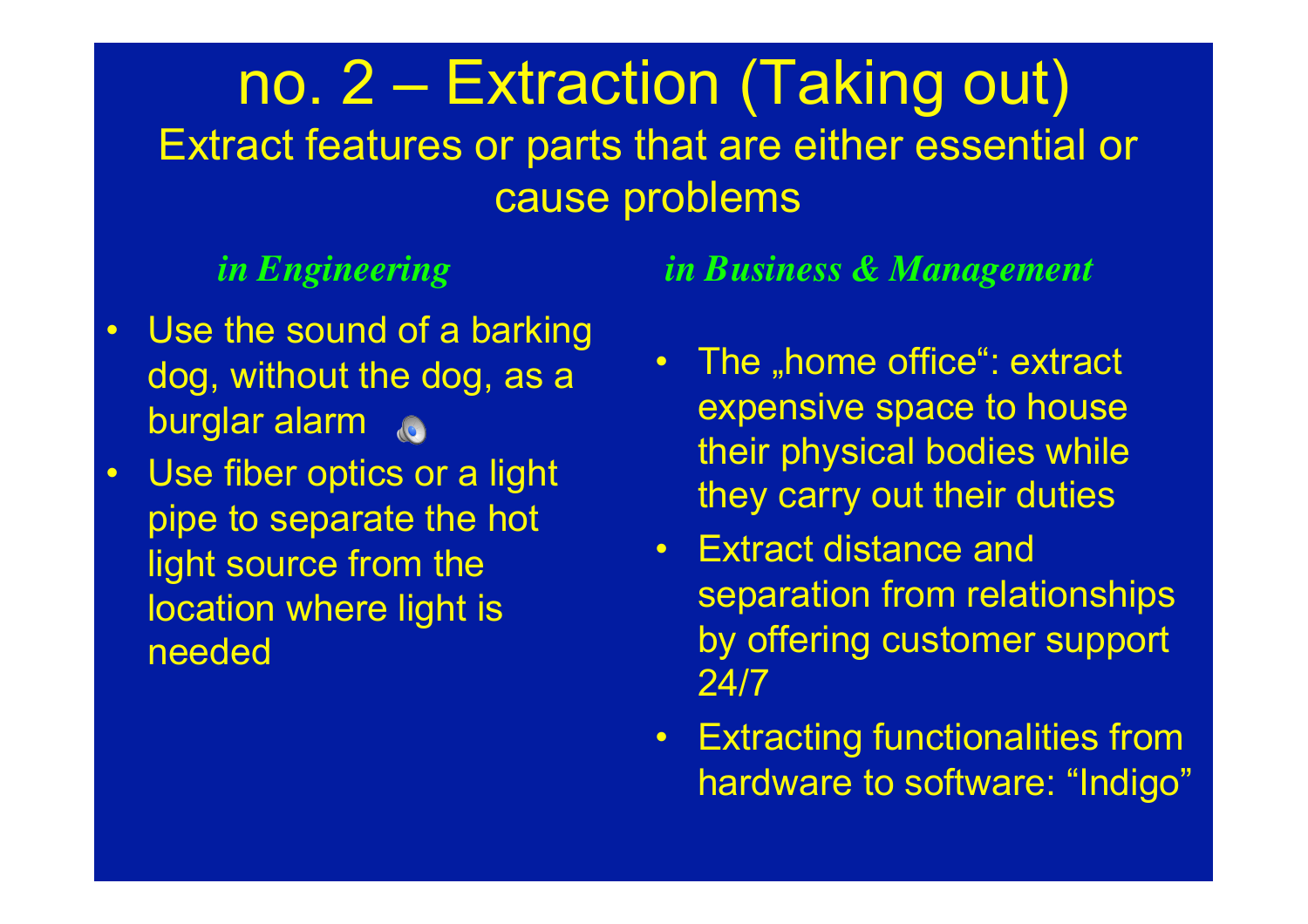# function "extracted" from hardware

• Silicon Graphics "Indigo" workstation (1991)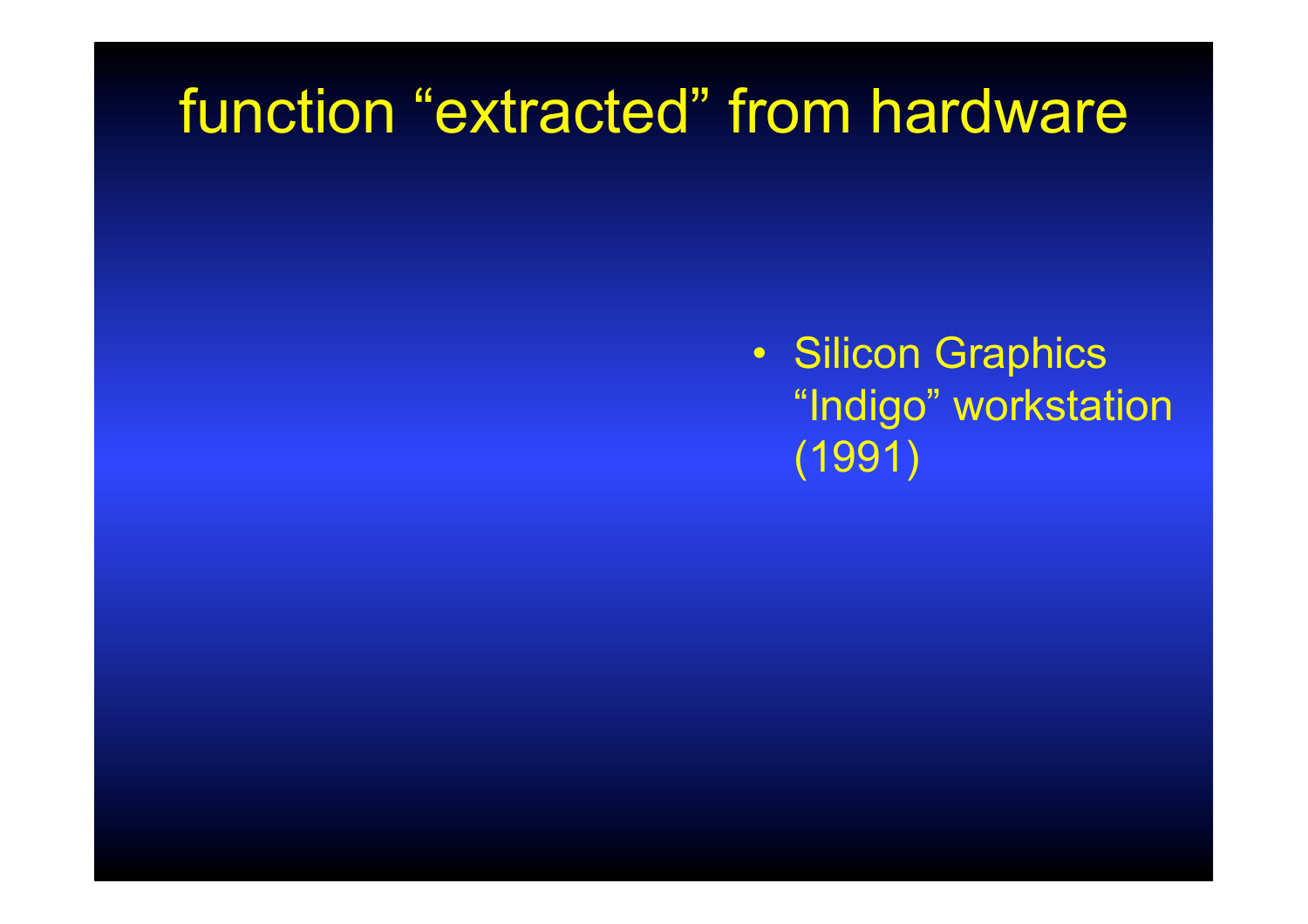## no. 11– Beforehand Compensation Be ready with emergency means before they are necessary

- Seat-belts and air-bags
- Back-up parachute

- **Making "Frequently Asked** Questions" available in any form to the customers, anticipating their needs
- Assemble a pool of free-lance collaborators who are ready to step in at any time, e.g. during high flu-season absenteeism period
- In negotiations, have your BATNA (best alternative to a negotiated agreement) ready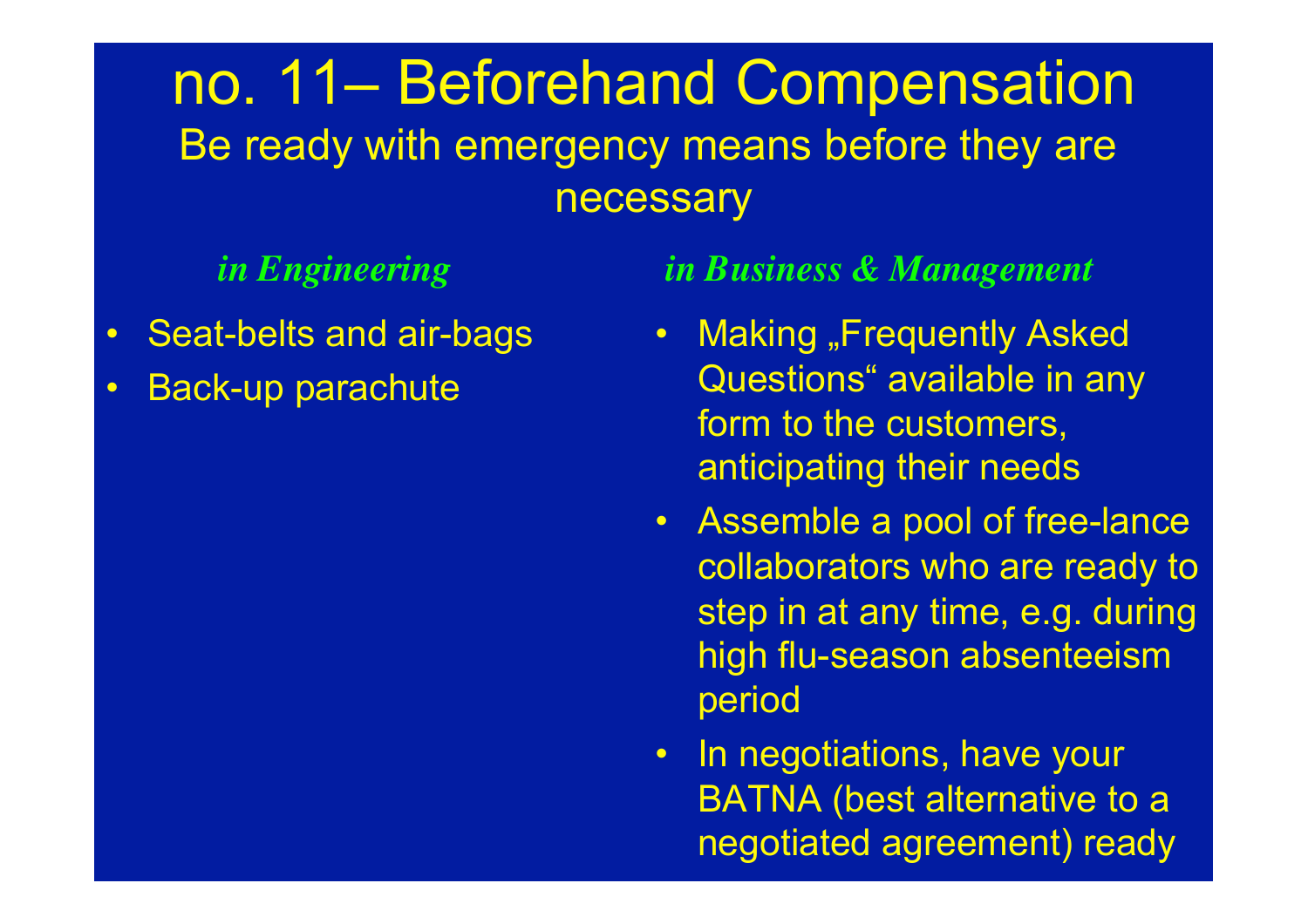# no. 13 – Do it in Reverse

Question the status quo by inverting, turning upside down, or moving what was fixed

- To loosen stuck parts, cool the inner part instead of heating the outer part
- Moving sidewalk with standing people
- Treadmill (for walking or running in place)
- Empty grain from containers (ship or railroad) by inverting them

- To stimulate sales of luxury goods, increase the prices instead of lowering them
- Instead of minimizing conflicts among employees with regulations and counseling, stimulate creative conflict
- The idea of assembly line is based on making workers immobile and the products mobile (Lucy and chocolates or Chaplin *Modern times*)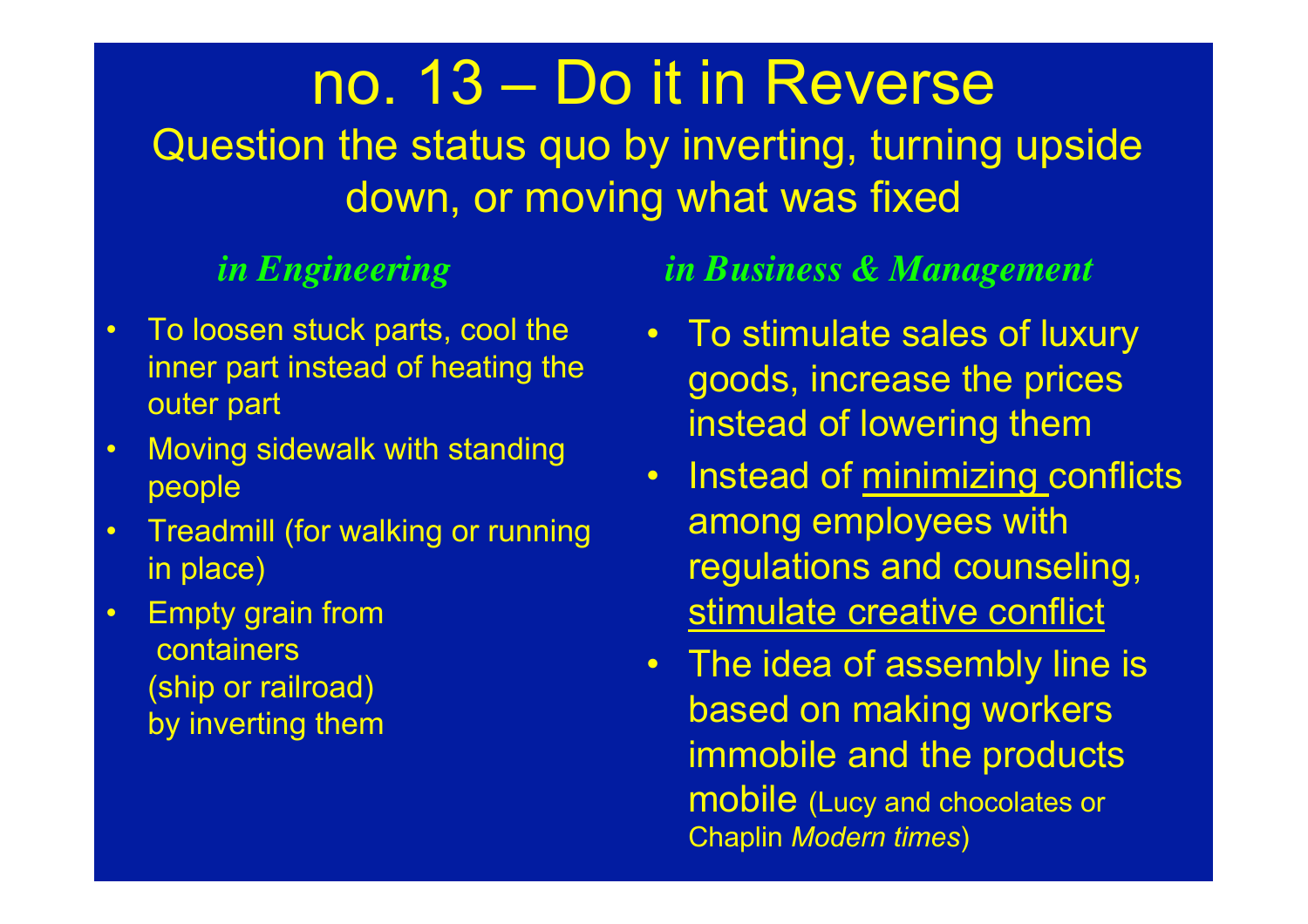# no. 14 – Spheroidal or curved Switch from rectilinear or angular to ball-shaped solutions

- Replace wringing clothes to remove water with spinning clothes in a washing machine
- Ball point and roller point pens for smooth ink distribution
- Use arches and domes for strength in architecture

- Circular arrangement of offices = egalitarian organizational culture
- Put office furniture on wheels (and better yet – on spherical casters)
- Round-table discussions for employees = equal importance of contributions from everyone
- Rotate jobs, perks and privileges among employees.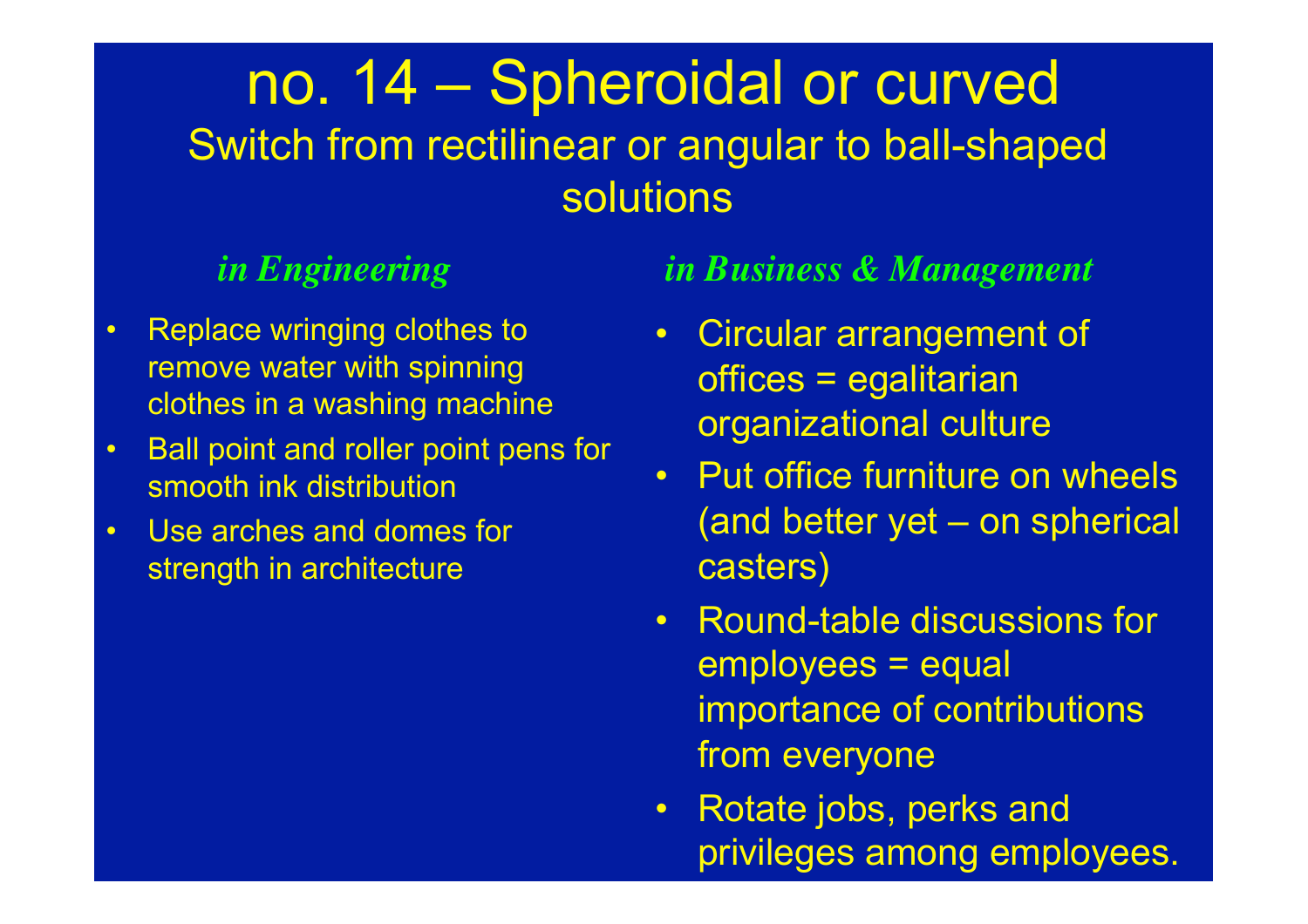# no. 27 – Cheap disposables Each application of this rule should be preceded by costbenefit analysis, to justify the business logic of it

- Reduce costs of cleaning by using disposable cups and utensils
- Use shrink-wrap plastic foil to prepare items for shipping, rather than relying on more permanent containers

- Deliver software update to customers via downloadable virtual "disks" which are put to trash after the software has been installed
- Rely on computer simulation to create virtual, "disposable", representations of the actual objectsUse temporary offices, rented by the hour, instead of expensive, permanent locations. Use temporary workers, hired for short-term contracts.
- Replace permanent physical objects (screens, keyboards) with holographic projections which are "disposed of" after use.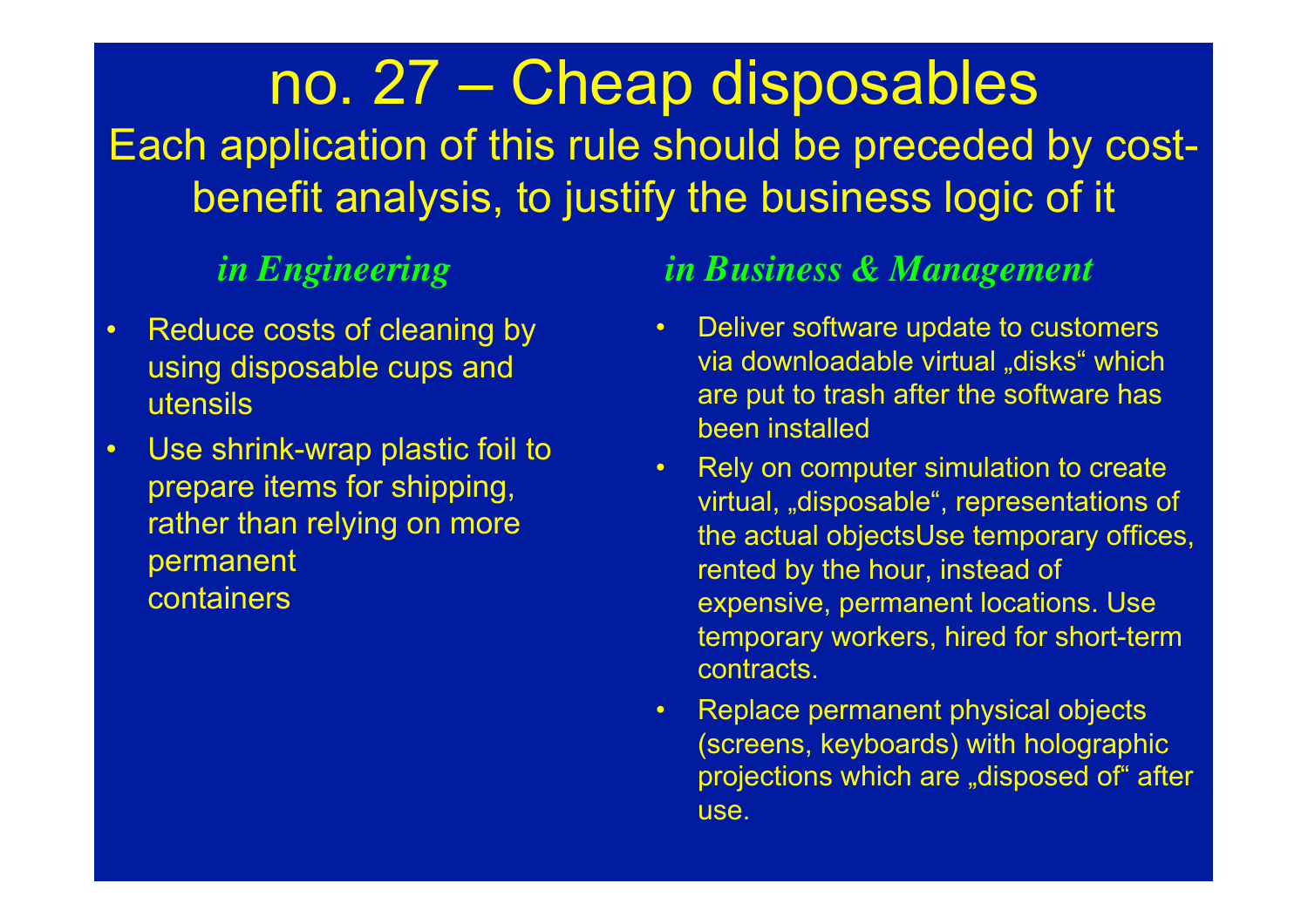## no. 29 – Pneumatics and Hydraulics Soft and flowing is better than hard and fixed

• Use gas and liquid parts of an object instead of solid parts (e.g. inflatable, filled with liquids, air cushion, hydrostatic, hydro-reactive): comfortable shoe sole inserts filled with gel

- Software-based solutions, rather than implementation in hardware, may result in substantial cost reduction for customers, easier (even remote) maintenance and upgrade schemes
- Soft skills, software and intangible resources (captured by the metaphor of "pneumatics") may be more important, i.e. effective and long lasting, than tangible infrastructure and hardware
- Liquid or flexible, rather than fixedschedule salary, may be more effective in motivating employees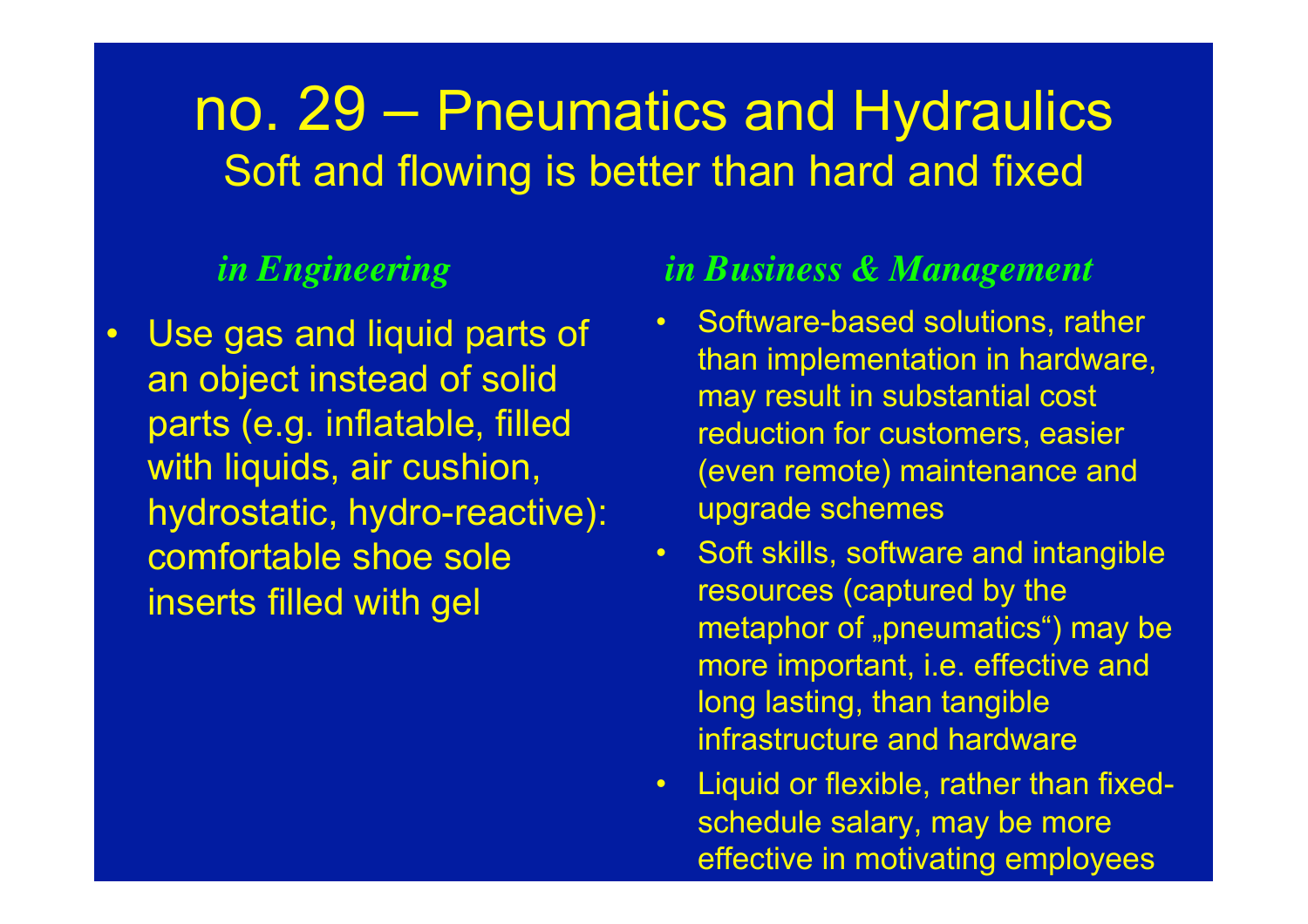# no. 31 – Porous Materials

Add pores or holes, real or metaphorical, to physical objects or your action

- Drill holes in a structure to reduce the weight
- If an object is already porous, use the pores to introduce a useful substance or function

- Make company's organizational structure "porous" by drilling holes in it, i.e. creating empty niches, with no job descriptions. Those could be filled with free-lancers or intrapreneurs (who are employees of the company) who could be assigned various jobs
- Make holes in the glass ceiling which prevented women from achieving higher status in the corporate hierarchy
- Porous nature of the interface with customers should let them in easily (with free membership cards and easy account creation), but should not let them go (with loyalty programs and "fine print" rules).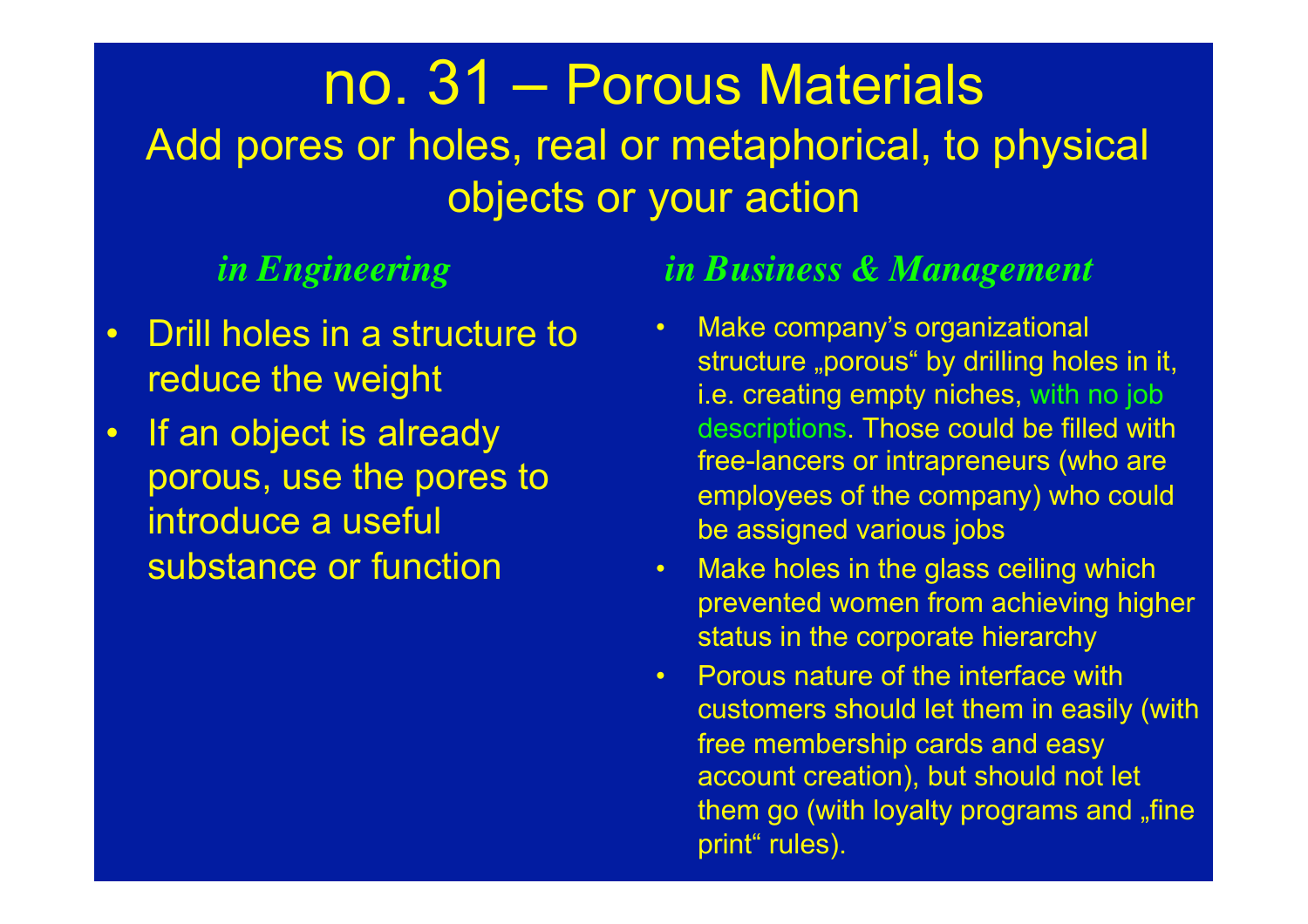## no. 39 – Inert Atmosphere Sometimes it is more desirable when the conditions are not "exciting", but quiet and neutral

- Replace a normal environment with an inert one
- Prevent degradation of a hot metal filament by using an argon atmosphere

- Conduct creativity sessions in places other than work offices, to avoid environment filled with distractions or intense emotions, e.g. rent a quiet ("inert") conference room in a nearby hotel
- Organize mock presentations before business meetings or academic conferences in front of a "neutral" (i.e. noncompetitive, impartial) audience composed of friends, neighbors, or students.
- Invite neutral and quiet moderators to potentially volatile debates.